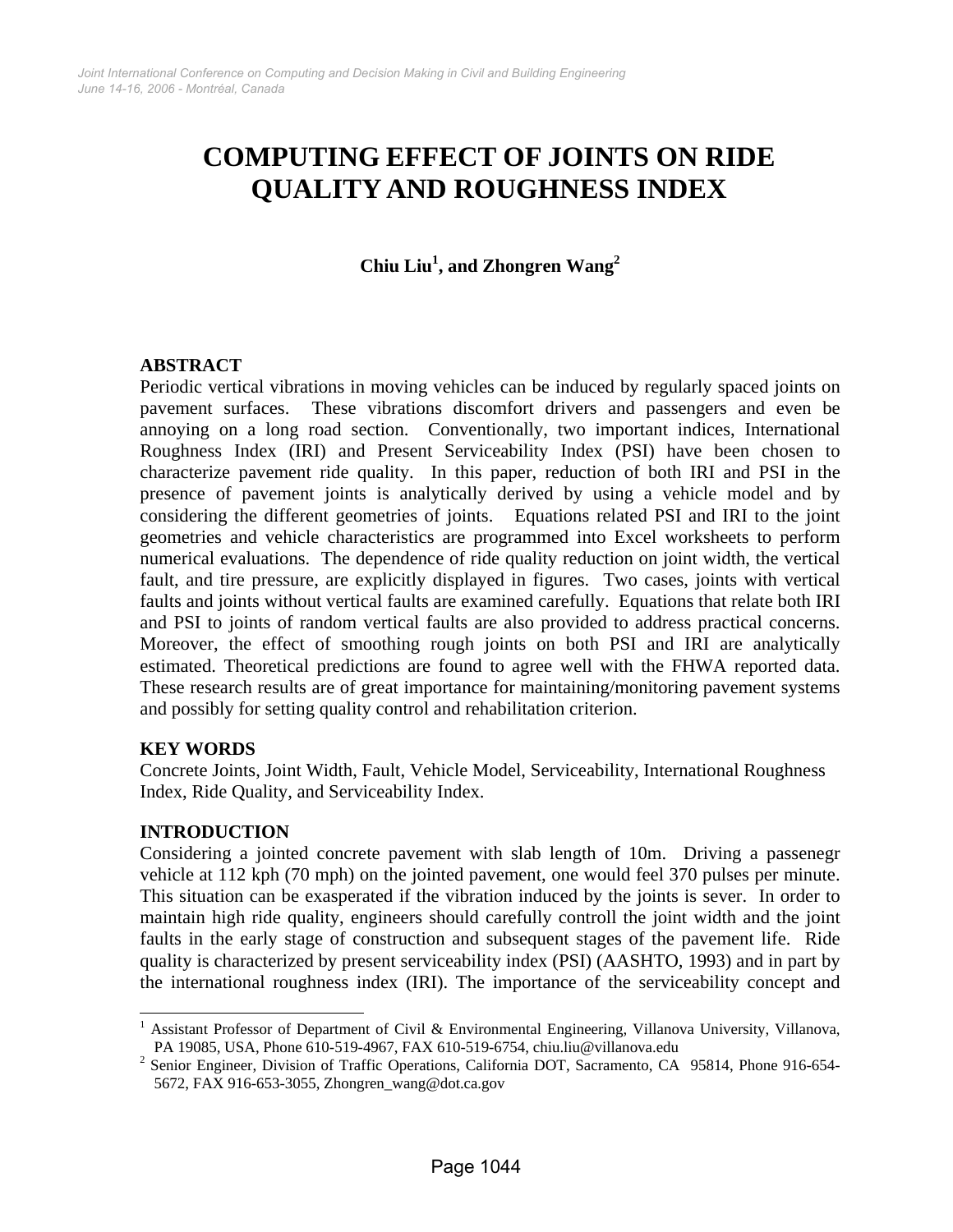index IRI in design is discussed in details in the past (Liu, 2000; and Smith et al 2004). Index IRI has been accepted by many agencies as a pavement performance indicator (Yew & Friedman 2002; and Sayers et al 1986) . Recently, the IRI was further related with pavement test methods and specification (Killingworth, 2004). In order to give good estimation to these quantities, one must find a way to compute the PSI and IRI based on vehicle models and road profile information. It is known that in order to know PSI precisely (liu & Herman, 1999), one should compute the dynamic jerk experienced by drivers and relate the jerk intensity to PSI via Fechner's Law. Quantity IRI, refelceting the relative vertical displacement of sprung mass and vehicle axles, can be computed by uderstanding the vehicle dynamics (Liu  $\&$ Herman, 1996; and Liu 2001]. Since joint width and joint fault may cause violent vibration in vehicles, both PSI and IRI are subjected to change with the depth of the fault and/or width of the joint.

# **FORMULATION**

The influence of different joint geometries on PSI and IRI will be derived on an analytic setting by taking into account the vehicle-road interaction. The dynamic vehicle-road interaction can be quantitatively understood using the known quarter vehicle model (see Fig. 1), which has been successfully applied to understand vehicle excitation on roads of various profiles (Cebon 1999).



Figure 1: A model for a Moving Vehicle

Consider a vehicle traverseing across a concrete joint shown in Figure 2. In order to isolate the vibration due to joints only, one must first assume that the bulk pavement surface flat and later superimposes the rough features of road profiles into the flat surface. Namely, the road profile appears to be smooth everywhere except at the joints in between two adjacent slabs. Describing the displacements from the equilibrium positions of the sprung mass and the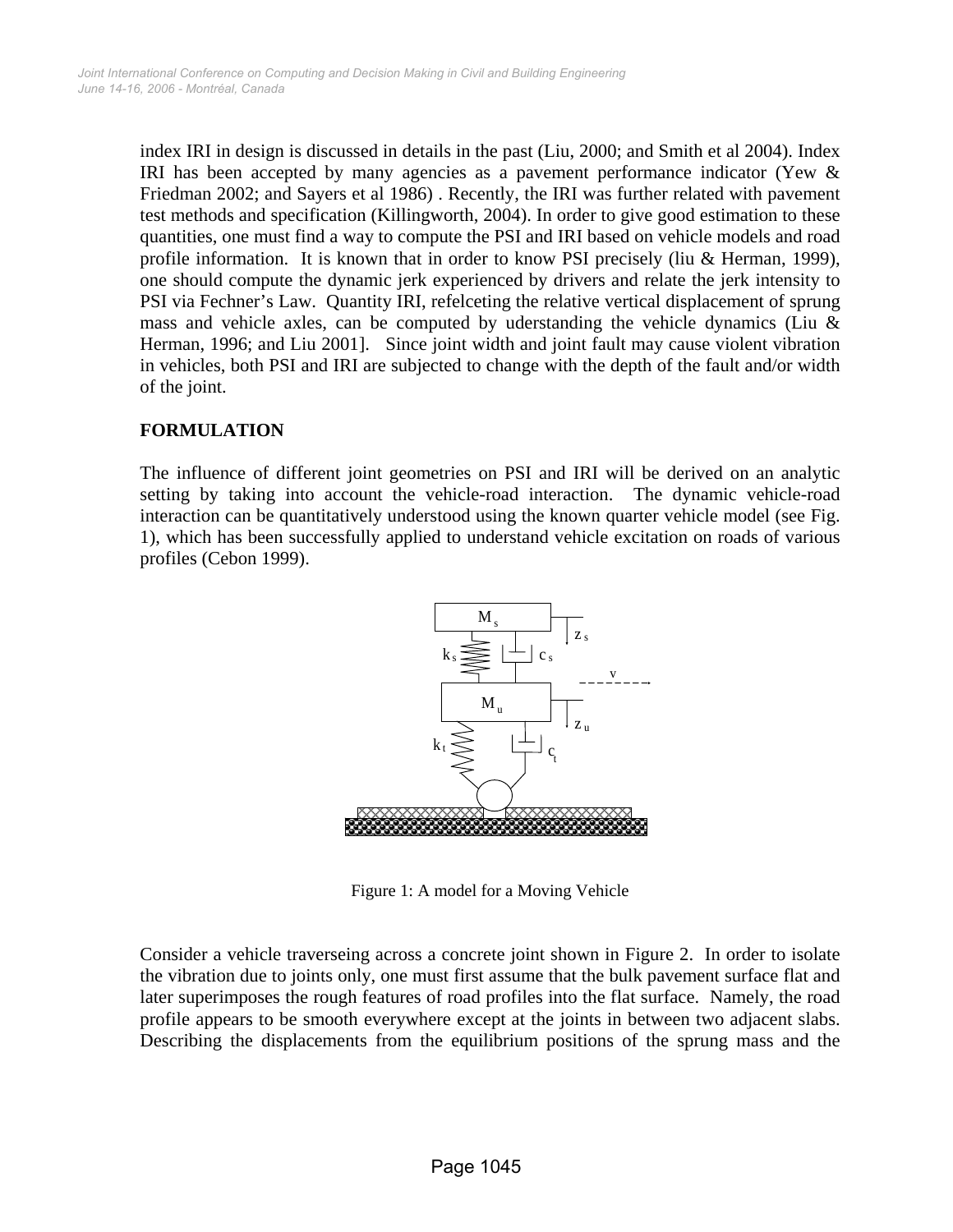unsprung mass as  $z_s(x)$  and  $z_u(x)$ , and the surface profile by  $z(x)$ , one can write down the equations relating road profiles to the induced vertical vibrations of vehicles (Cebon, 1999):

$$
M_{s}\ddot{z}_{s} + k_{s}(z_{s} - z_{u}) + c_{s}(\dot{z}_{s} - \dot{z}_{u}) = 0
$$
\n
$$
M_{s}\ddot{z}_{s} + M_{u}\ddot{z}_{u} + c_{t}(\dot{z} - \dot{z}_{u}) = k_{t}(z - z_{u})
$$
\n(1)\n(2)



Figure 2: Two Possible Types of Concrete Joints

Shown in Figure 1 is a sprung mass  $M_s$  rested on top of a spring  $k_s$  and a dashpot with a viscous parameter  $c_s$ , an unsprung mass  $M_u$ , and a spring a viscous parameter  $c_t$ , and a constant  $k_t$  characterizing the tire mechanical properties. A road profile characterized by a spatial period of  $\tilde{L}$  can be expanded in terms of a Fourier series, namely

$$
A_n \cos \phi_n = \frac{2}{\tilde{L}} \int_0^L z(u) \cos(2n\pi u / \tilde{L}) du
$$
  
\n
$$
A_n \sin \phi_n = \frac{2}{\tilde{L}} \int_0^{\tilde{L}} z(u) \sin(2n\pi u / \tilde{L}) du
$$
\n(3)

Where the integer  $n \ge 1$ . The vertical displacement  $z_u(x)$  of the unsprung mass and  $z_s(x)$ the sprung mass for Eqs. (1)  $\&$  (2) are found to be

$$
z_u(x) = \text{Re}\left\{\sum_{n=1}^{\infty} A_n \frac{(k_s - M_s \omega_n^2 + i\omega_n c_s)(k_t - i\omega_n c_t)}{\Theta} e^{i\omega_n t - i\phi_n} \right\}
$$
(5)

$$
z_s(x) = \text{Re}\left\{\sum_{n=1}^{\infty} A_n \frac{(k_s + i\omega_n c_s)(k_t - i\omega_n c_t)}{\Theta} e^{i\omega_n t - i\phi_n} \right\}
$$
(6)

$$
\Theta = (k_t - M_u \omega_n^2 - i\omega_n c_t)(k_s - M_s \omega_n^2 + i\omega_n c_s) - M_s \omega_n^2 (k_s + i\omega_n c_s)
$$
\n<sup>(7)</sup>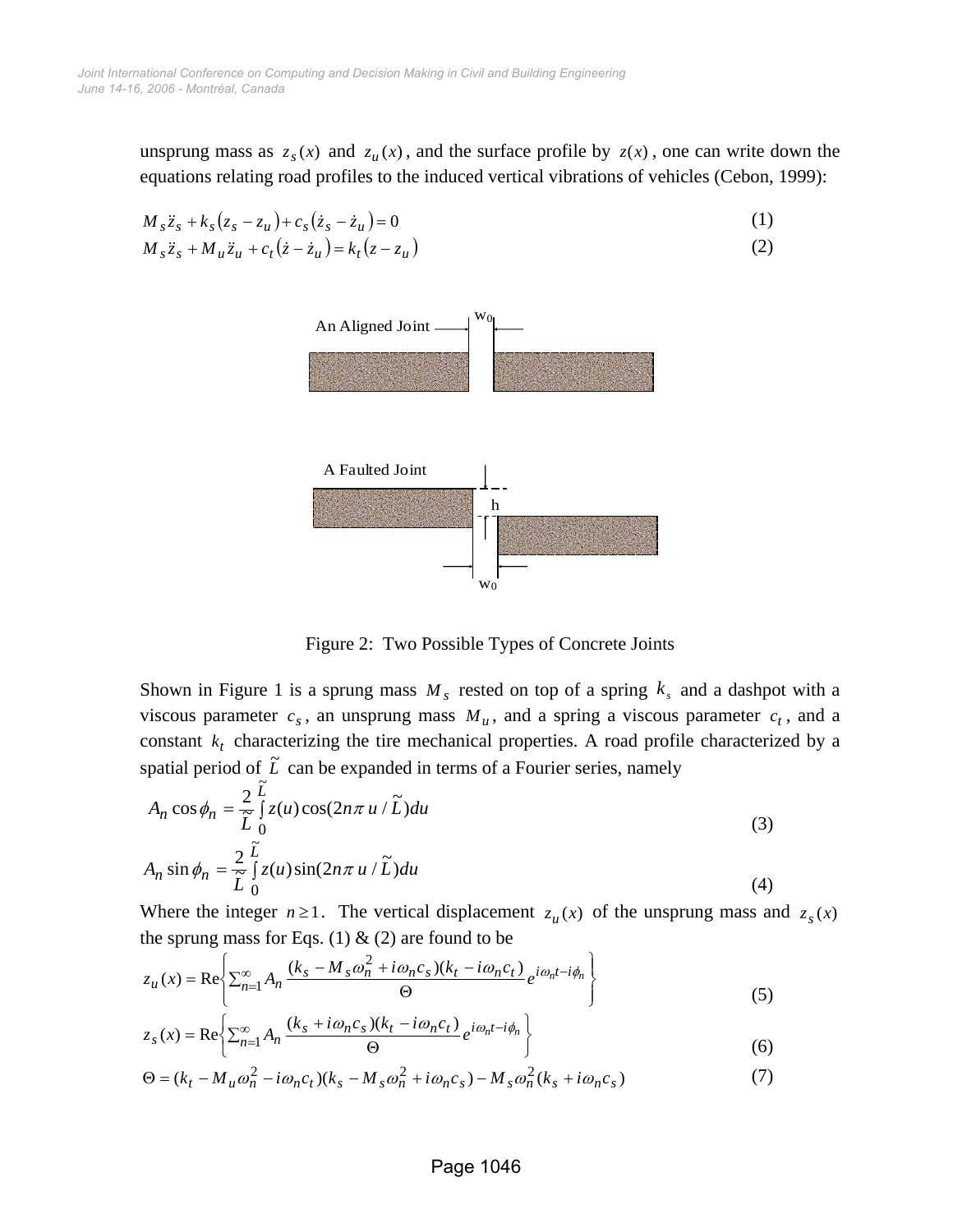where angular frequency  $\omega_n = 2n\pi v/\tilde{L}$ . In addition, the vehicle parameters are set to  $k_s/M_s = 62.3$ ,  $k_t/M_s = 653$ ,  $m_u/M_s = 0.15$ ,  $c_t/M_s = 0.1$ , and  $c_s/M_s = 6.0$  (Gillespie et al 1980). The jerk relative to ground, the rate of change of acceleration experienced by riders, can be found by differentiating Eq. (6) repetitively three times:

$$
J_{s}(t) = -\operatorname{Re}\left\{\sum_{n=1}^{\infty} A_{n} \frac{i(k_{s} + i\omega_{n}c_{s})(k_{t} - i\omega_{n}c_{t})\omega_{n}^{3}}{\Theta}e^{i\omega_{n}t - i\phi_{n}}\right\}
$$
(8)

The jerk intensity, which matches with the variance of the jerk when it is considered approximately a random variable (Liu & Herman, 1998), can be determined using

$$
\sigma_J^2 = \sum_{n=1}^{\infty} \omega_n^6 A_n^2 (k_s^2 + \omega_n^2 c_s^2) (k_t^2 + \omega_n^2 c_t^2) / 2\Theta \Theta^*
$$
\n(9)

Equation (9) relates the road profile spectrum and vehicle mechanical characteristics to the vibration environment inside a moving vehicle. It is directly related to a ride quality index such as RQI and PSI, via the following equation (Liu et al, 1999):

$$
PSI = 5 - \beta \times \log(\sigma_J / \sigma_{J,0})
$$
\n(10)

where quantity  $\beta$  is found to be approximately 2.80. Quantity  $\sigma_{J,0}$  depending on measurement devices is the sensitivity threshold of human beings for jerk. Similarly, one can express the International Roughness Index (IRI) as

$$
IRI = \frac{1}{vT} \int_{0}^{T} |\dot{z}_s(t) - \dot{z}_u(t)| dt
$$
\n(11)

Where speed  $v$  is set at 80 kph (50mph). When time derivative of the relative displacement, i.e.  $\dot{z}_s - \dot{z}_u$ , is considered random, equation (11) can be expressed by

$$
IRI = \frac{1}{v} \sqrt{\frac{1}{\pi}} \left\{ \sum_{n=1}^{\infty} \frac{M_s^2 \omega_n^6 A_n^2 (k_t^2 + \omega_n^2 c_t^2)}{\Theta \Theta^*} \right\}^{1/2}
$$
(12)

### **Joints with or without Vertical Faults**

The road profile at an aligned joint can be found by rolling a wheel across the joint. In the absence of fault at joints, the road profile is approximated by

$$
z \approx \begin{cases} -w_0^3/24Rw_c & 0 \le x \le w_c \\ 0 & w_c < x \le L + w_0 \end{cases} \tag{13}
$$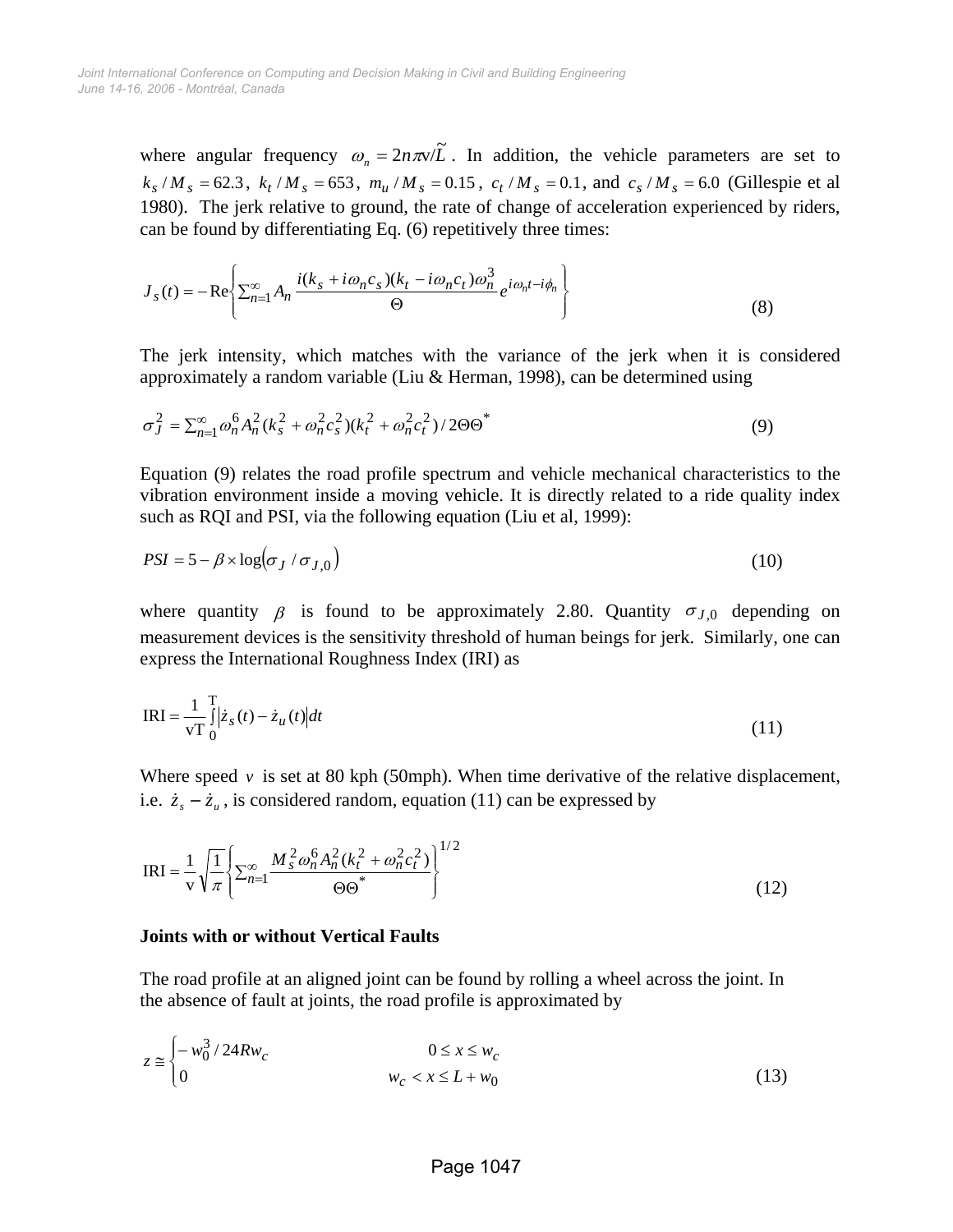The road profile  $z(x)$  with a vertical fault of depth h, approximated by rolling a wheel across the joint with enveloping effect taken into account, is given as

$$
z(x) \approx \begin{cases} h(1-2x/w_c)/2 & 0 \le x < w_c \\ -h/2 & w_c \le x < L_1 \\ -h[1-2(x-L_1)/w_c]/2 & L_1 \le x < L_2 \\ h/2 & L_2 \le x < \tilde{L} \end{cases}
$$
(14)

where quantity *h* represents the magnitude of the vertical fault at joints; and lengths  $L_1$  and *L*<sub>2</sub> are respectively equal to  $L + w_0$  and  $L + w_0 + w_c$ . It is further assumed that  $h \ll R$  and  $w_0 \ll w_c$ . These two conditions are well satisfied by noting that both the joint width and the vertical fault are in the order of 1 cm or less, and the radius of a vehicle tire is around 0.406m (16"). In addition, the spatial period  $\tilde{L}$  of the concrete pavement is equal to  $2(L+w_0)$ .

By knowing Equations (9)-(14), one in principle can calculate both the jerk intesity and the IRI caused by joints with and without vertical faults. The calculation can be done by first (1) performing Fourier Transformation to the road profiles at joints expressed respectively by Eq.  $(13)$  &  $(14)$  and figuring out all the spectral wieght of the profile associated with each vibration mode; and then (2) plugging these spectral weights Equation (9), (10), and (12) to obtain the PSI and the IRI. All these steps can be programmed into Excell worksheets and then both the IRI and PSI can be computed numerically when depth and width of the joints vary to fit various practical situations. Our computational results are displayed in Figures 3 & 4: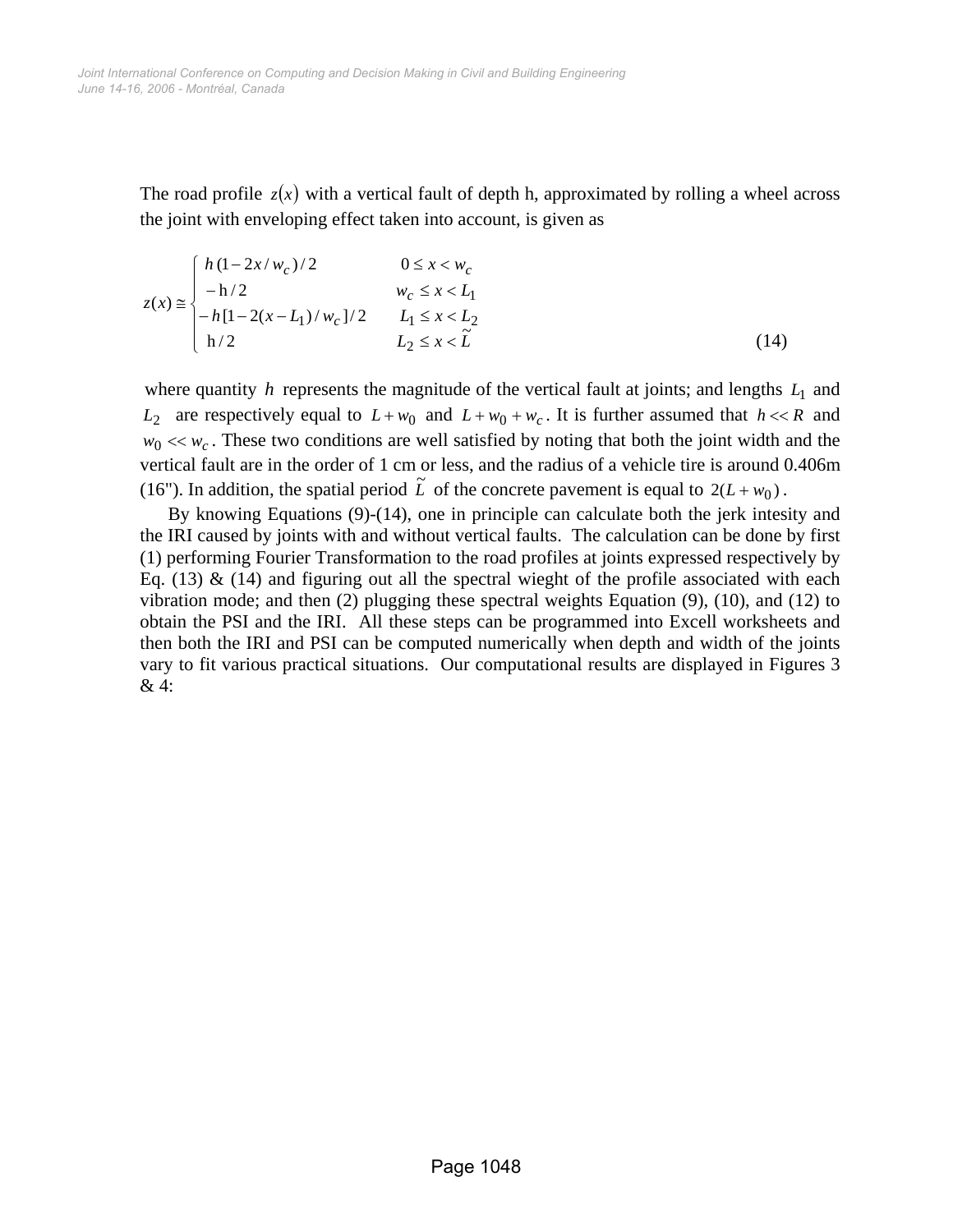*June 14-16, 2006 - Montréal, Canada Joint International Conference on Computing and Decision Making in Civil and Building Engineering*



Figure 3. PSI Reduction is Plotted against the Depth of Joint Fault



Figure 4: Increase of IRI is plotted against the Depth of Joint Fault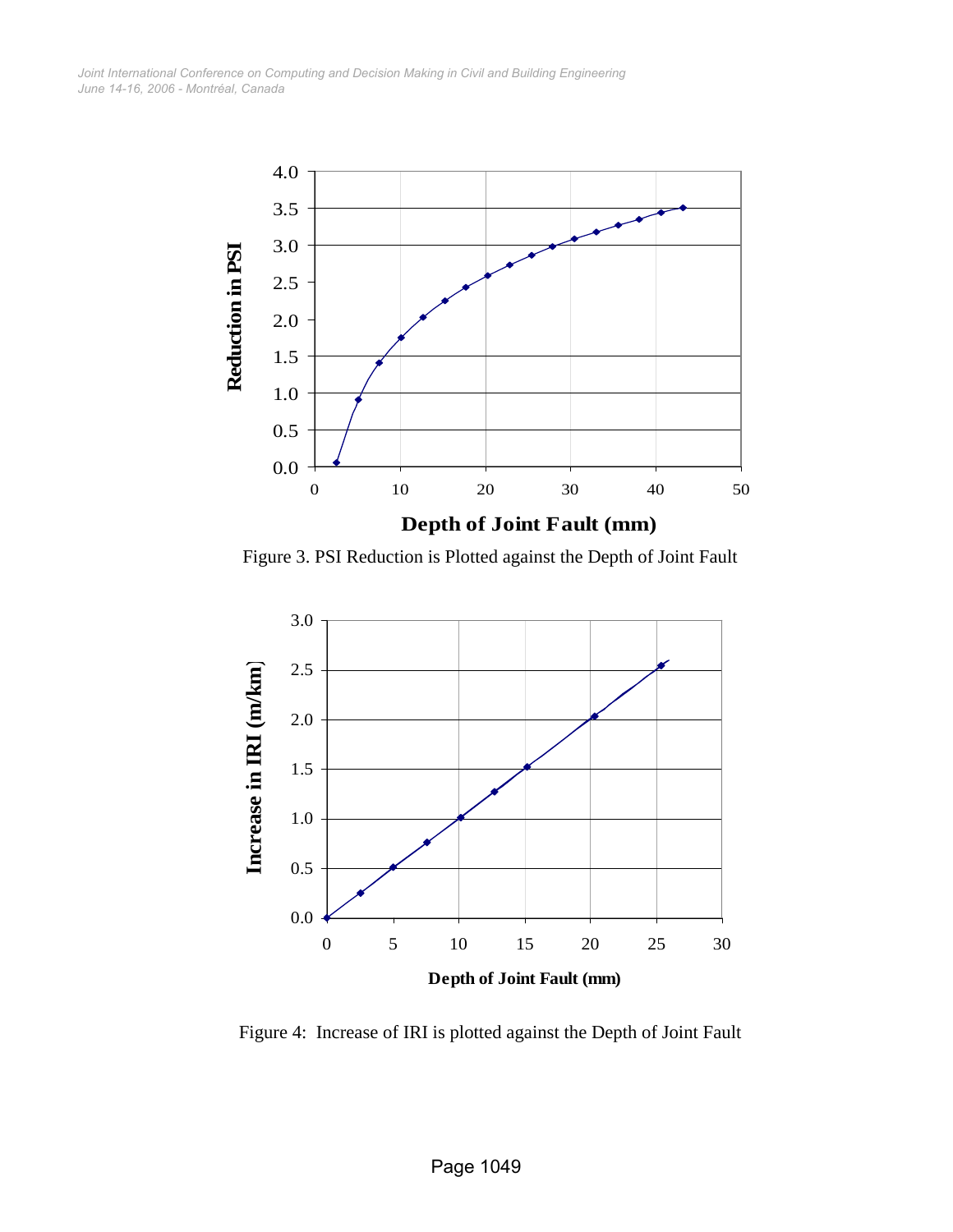The results of the above computation agree well with data collected and reported in some NCHRP studies carried out in the past, showing our modeling on general valid. Becuase the reduction in PSI and increase in IRI is found negligible in computation so long they are less than 1.2 inches if the joint is perfectly aligned, we aren't showing those data here.

The next obvious question is how *IRI* and  $\sigma<sub>J</sub>$  can be evaluated when the fault depth isn't uniform but random for a pavement with an arbitrary number of joints. In this case, both IRI and  $\sigma$ <sub>*I*</sub> are found to be

$$
IRI = \sqrt{\sum_{i=1}^{M} IRI_{J_i}^2}
$$
  
\n
$$
\sigma_J = \sqrt{\sum_{i=1}^{M} \sigma_{J_i}^2}
$$
\n(15)

## **Joints Embedded along a Road Profile**

In a practical situation, joints are embedded along a road section. The question then could be what would be the reduction in IRI or increase of PSI when the joints were smoothed out along a road with an arbitrary profile? Lets use the subscripts 'm', 's', and 'o' to denote an quantity that is measured in the presence of untreated joints, measured in the presence of smoothed joints, measured when the road is nearly perfectly smooth/flat but the joints are rough. Both the increase of PSI and decrease of IRI when joints are smoothed out can be found via the following equations

$$
IRI_s = \sqrt{IRI_m^2 - IRI_o^2}
$$
\n(17)

$$
PSI_s = \sqrt{PSI_m^2 - PSI_o^2}
$$
 (18)

Note that both  $PSI_0$  and  $IRI_0$  can be calculated using the existing programmed Excel worksheets.

### **6. CONCLUSIONS**

The construction quality of jointed concrete is closely associated with both pavement ride quality PSI and pavement deterioration indicator IRI. In this investigation, both the PSI and IRI for pavements in the presence of joints are computed by programming joint and vehicle characteristics into Excel worksheets. The computation results are displayed in two figures for different joint depths. In particular, it is found that (1) the joint width has little effect on both IRI and PSI if the joints are aligned well; (2) the IRI are approximately proportional to the fault depth at joints, and (3) the chane in PSI is quite dramatic when the fault depth is small, reflecting the high public sensitivity to ride quality. Thus, controlling the joint width and joint unevenness of the pavement is of vital importance for enhancing quality of construction. This quality control can be realized by keeping the fault depth below 1mm in pavement serviceable life span. This may be achieved in part by smoothing the joint with asphalt sealing or by keeping the joint unevenness below the above-suggested critical values